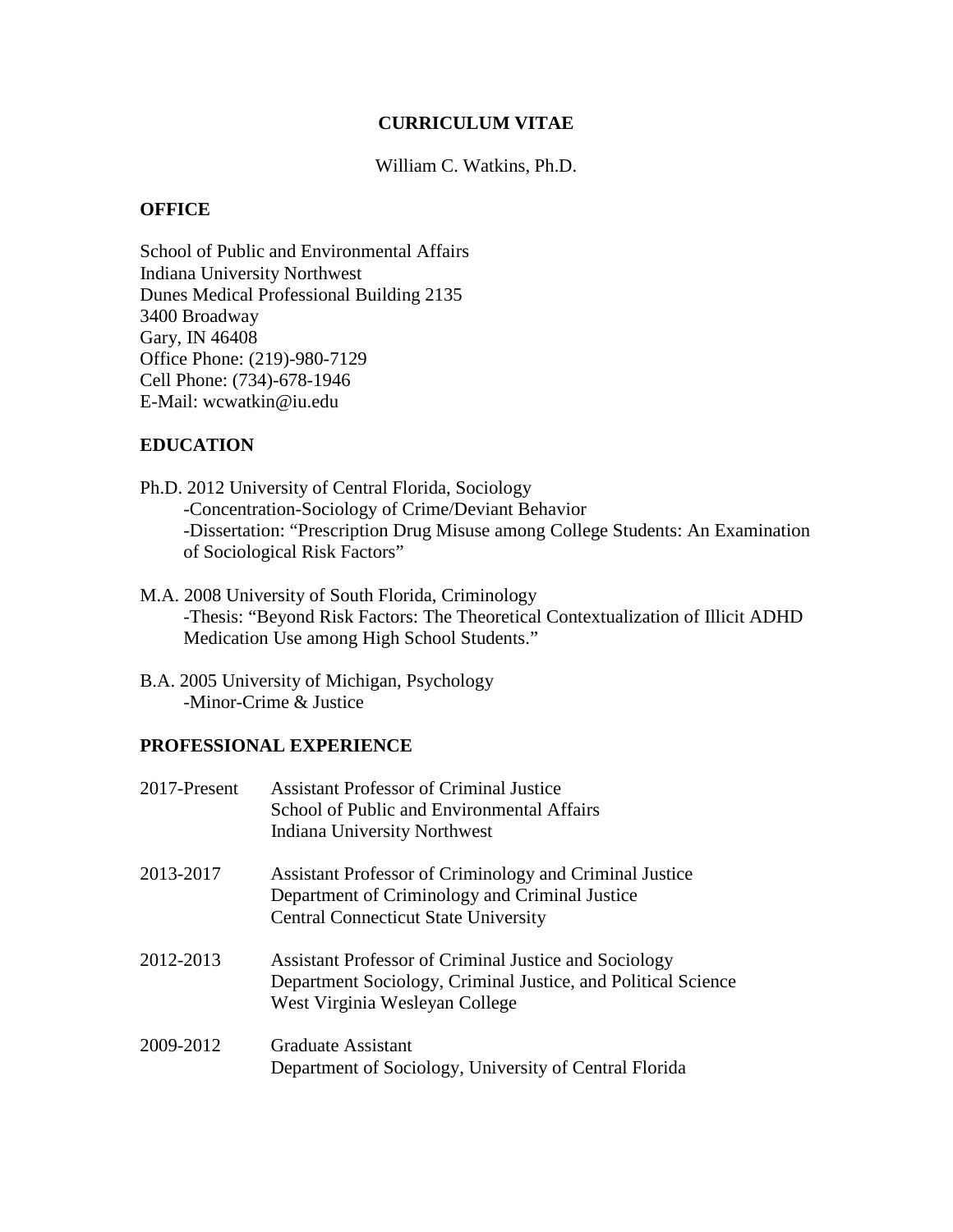| 2005-2008 | Graduate Assistant<br>Department of Criminology, University of South Florida  |
|-----------|-------------------------------------------------------------------------------|
| 2001-2005 | <b>Research Assistant</b><br>Department of Psychology, University of Michigan |

### **RESEARCH INTERESTS**

Substance use and abuse, violent crime, problem behavior among young adults, delinquent subcultures, criminological theory, criminal justice policy, capital punishment, quantitative analysis, crime mapping and spatial analysis

## **TEACHING INTERESTS**

Criminology, substance use and abuse, criminal justice policy, deviant behavior, violent crime, capital punishment, juvenile justice/delinquency, social problems, research methods, statistics

## **PUBLICATIONS-BOOKS, CHAPTERS, ENCYCLOPEDIA ENTRIES**

**Watkins, W.C.** (2013). *The Illicit Use of ADHD Medication among High School Students: A Theoretical Contextualization.* Saarbrucken, GER: LAP Lambert Academic Publishing.

## **PUBLICATIONS-PEER REVIEWED JOURNAL ARTICLES**

**Watkins, W.C.** (2016). Prescription drug misuse among college students: A comparison of motivational typologies. *Journal of drug issues*, 46(3), 216-233.

**Watkins, W.C.** (2016). A social learning approach to prescription drug misuse among college students. *Deviant behavio*r, 37(6), 601-614.

Ford, J.A., & **Watkins, W.C.** (2012). Adolescent nonmedical prescription drug use. *Prevention researcher*, *1*, 3-6.

Ford, J.A., **Watkins, W.C.**, & Blumenstein, L. (2011). Correlates of Salvia divinorum use in a national sample: findings from the 2009 National Survey on Drug Use and Health. *Addictive behaviors*, *36*(11), 1032-1037.

**Watkins, W.C.**, & Ford, J.A. (2011). Prescription drug misuse among Asian-American adults: results from a National Survey. *Substance use & misuse*,*46*(13), 1700-1708.

#### **MANUSCRIPTS IN PREPARATION**

**Watkins W.C.** A comparison of drinking dynamics among dorm and non-dorm residing college students in the US.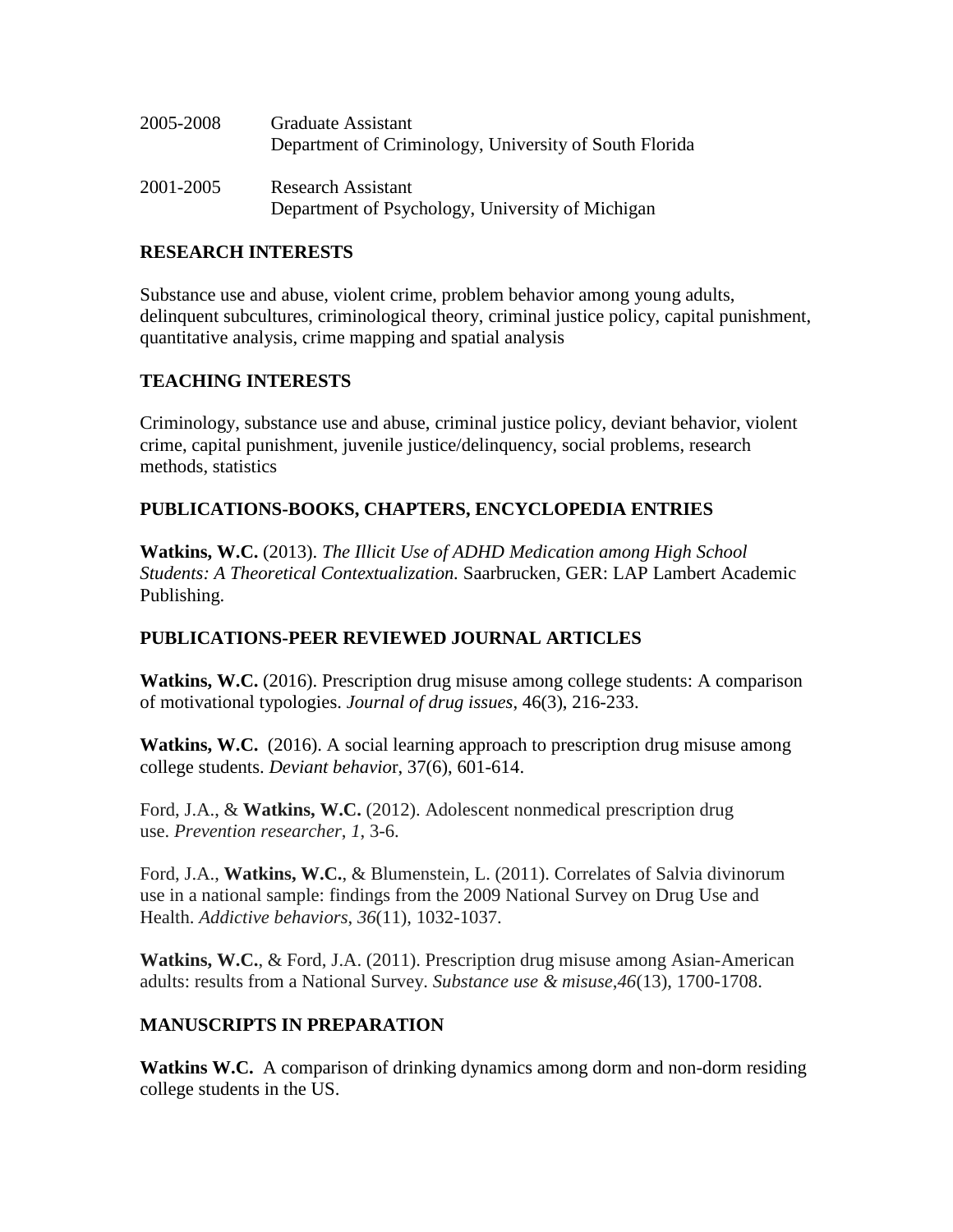**Watkins, W.C.** Measuring the effects of strain and psychological distress on substance use among young adults.

**Watkins, W.C.** Community level risk factors for criminal involvement of urban adolescents

### **GRANTS AND FELLOWSHIPS AWARDED**

**Watkins, W.C. (Co-Principal Investigator),** Givens, E., Hedlund, J., Cox, S. Validation of Lead Judicial Marshal Promotion Process. State of Connecticut Judicial Branch (2015-2016). Funded: \$32,337.80

**Watkins, W.C.** Blueprints for Success, Center for Innovation and Scholarship in Teaching and Learning. Indiana University Northwest. Funded: \$3,000

# **PRESENTATIONS AT PROFESSIONAL MEETINGS**

**Watkins, W.C.** (2017, February). *A comparative analysis of drug and alcohol comorbidity across demographic cohorts.* Paper presented at the 44<sup>th</sup> annual meeting of the Western Society of Criminology, Las Vegas, NV.

**Watkins, W.C.** (2016, November). *A contemporary comparison of drug use trends*  among college and non-college enrolled young adults. Paper presented at the 72<sup>nd</sup> annual meeting of the American Society of Criminology, New Orleans, LA.

**Watkins, W.C.** & Sharp-Parker, A.M. (2016, March). *A study of honor code adherence, substance, use, and social media practices among college students.* Paper presented at the 53<sup>rd</sup> annual meeting of the Academy of Criminal Justice Sciences, Denver, CO.

**Watkins, W.C.** (2015, November). *A comparison of drinking dynamics among dorm and*  non-dorm residing college students in the US. Paper presented at the 71<sup>st</sup> annual meeting of the American Society of Criminology, Washington, D.C.

**Watkins, W.C.** (2015, March). *GPA, academic strain, and substance use at 3 U.S. Colleges*. Paper presented at the 52<sup>nd</sup> annual meeting of the Academy of Criminal Justice Sciences, Orlando, FL.

**Watkins, W.C.** (2014, November). *It's beer o'clock and I need a drink: The effect of strain and negative affect on college student substance use.* Paper presented at the 70<sup>th</sup> annual meeting of the American Society of Criminology, San Francisco, CA.

**Watkins, W.C.** (2014, March). *High up in the mountains: Prescription drug misuse among rural college students.* Paper presented at the 51<sup>st</sup> annual meeting of the Academy of Criminal Justice Sciences, Philadelphia, PA.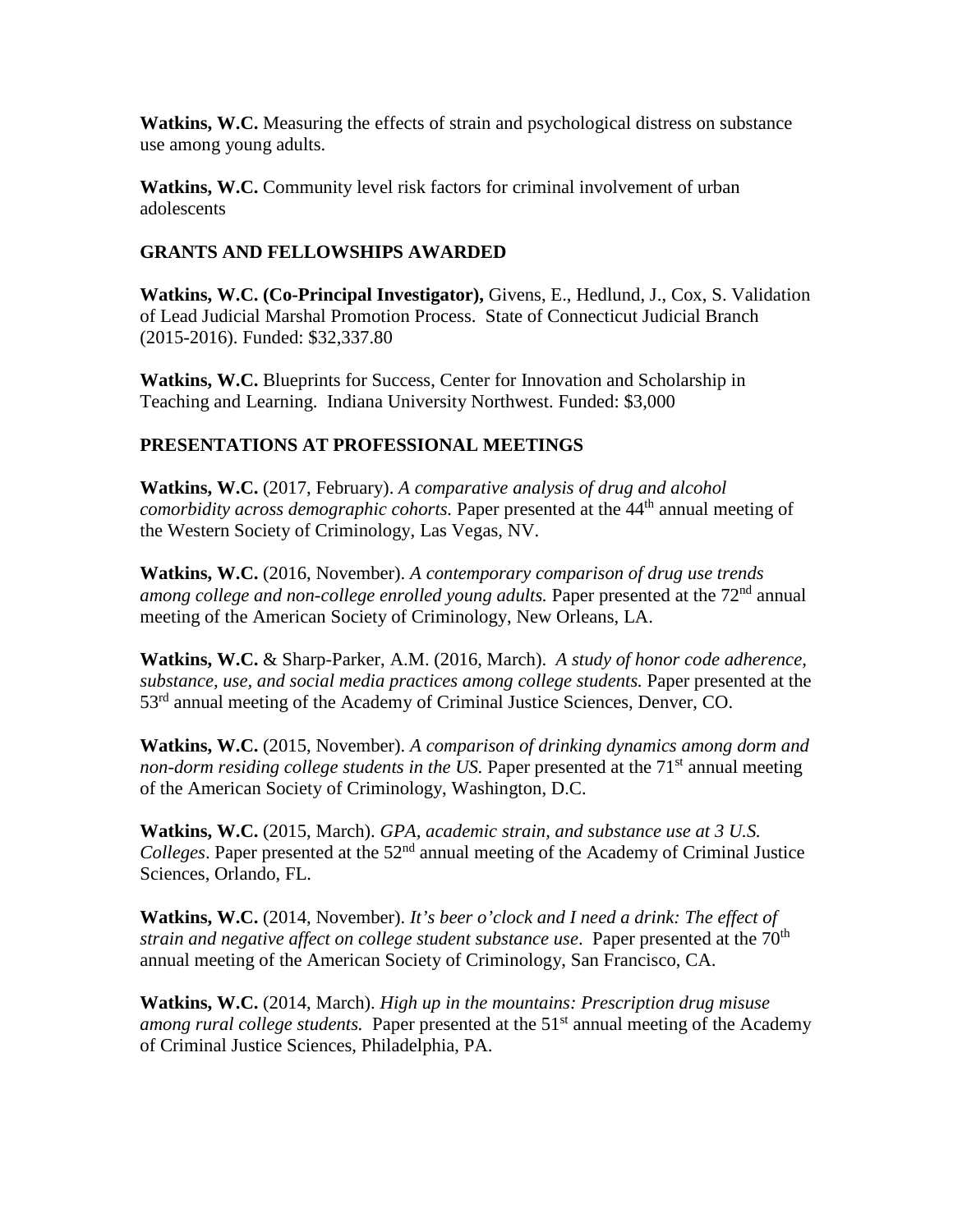Marshall, H. & **Watkins, W.C.** (2013, November*). Stop or my mom will shoot: The effects of state legislation on criminal firearm misuse.* Paper resented at the 69<sup>th</sup> annual meeting of the American Society of Criminology, Atlanta, GA.

**Watkins, W.C.** (2013, March). *College strain and prescription drug abuse: A theoretical application.* Paper presented at the 50<sup>th</sup> annual meeting of the Academy of Criminal Justice Sciences, Dallas, TX.

**Watkins, W.C.** (2012, November). *Prescription drug misuse: A theoretical analysis of a growing college phenomenon.* Paper presented at the 64<sup>th</sup> annual meeting of the American Society of Criminology, Chicago, IL.

**Watkins, W.C.** (2012, March). *Prescription drug misuse: A comparative theoretical analysis.* Paper presented at the 49<sup>th</sup> annual meeting of the Academy of Criminal Justice Sciences, New York, NY.

**Watkins, W.C.** & Marshall, Hollianne. (2011, November). *Social disorganization in the sunshine state: A county-level analysis of the theory.* Paper presented at the 63<sup>nd</sup> annual meeting of the American Society of Criminology, Washington, D.C.

Ford, J.A. & **Watkins, W.C.** (2011, August). *Obesity and substance use among adolescents: A test of general strain theory.* Paper presented at the 61<sup>st</sup> annual meeting of the Society for the Study of Social Problems, Las Vegas, NV.

**Watkins W.C.** & Marshall, H. (2011, June). *Violence & disorganization in the sunshine state: A county-level analysis*. Paper presented at the annual meeting of the Homicide Research Working Group, New Orleans, LA.

**Watkins, W.C.** (2011, April). *Alkie-halls: A study of routine activities theory and alcohol abuse among dorm-residing college students.* Paper presented at the 91<sup>st</sup> annual meeting of the Southwestern Social Science Association, Las Vegas, NV.

Marshall, H. & **Watkins W.C.** (2011, April). *Legislation on the streets: The effect of second amendment interpretations on firearm-related gang violence.* Paper presented at the 91<sup>st</sup> annual meeting of the Southwestern Social Science Association, Las Vegas, NV.

**Watkins, W.C.** (2010, November). *Boys, booze, blacks and blood: The interaction of alcohol and drug mitigators, gender and race on capital sentencing outcomes.* Poster presented at the  $62<sup>nd</sup>$  annual meeting of the American Society of Criminology, San Francisco, California.

**Watkins, W.C.** & Ford, J.A. (2010, April). *Prescription drug misuse among Asian Americans.* Paper Presented at the 73rd annual meeting of the Southern Sociological Society, Atlanta, GA.

**Watkins, W.C.** (2008, November). *Beyond risk factors: The theoretical*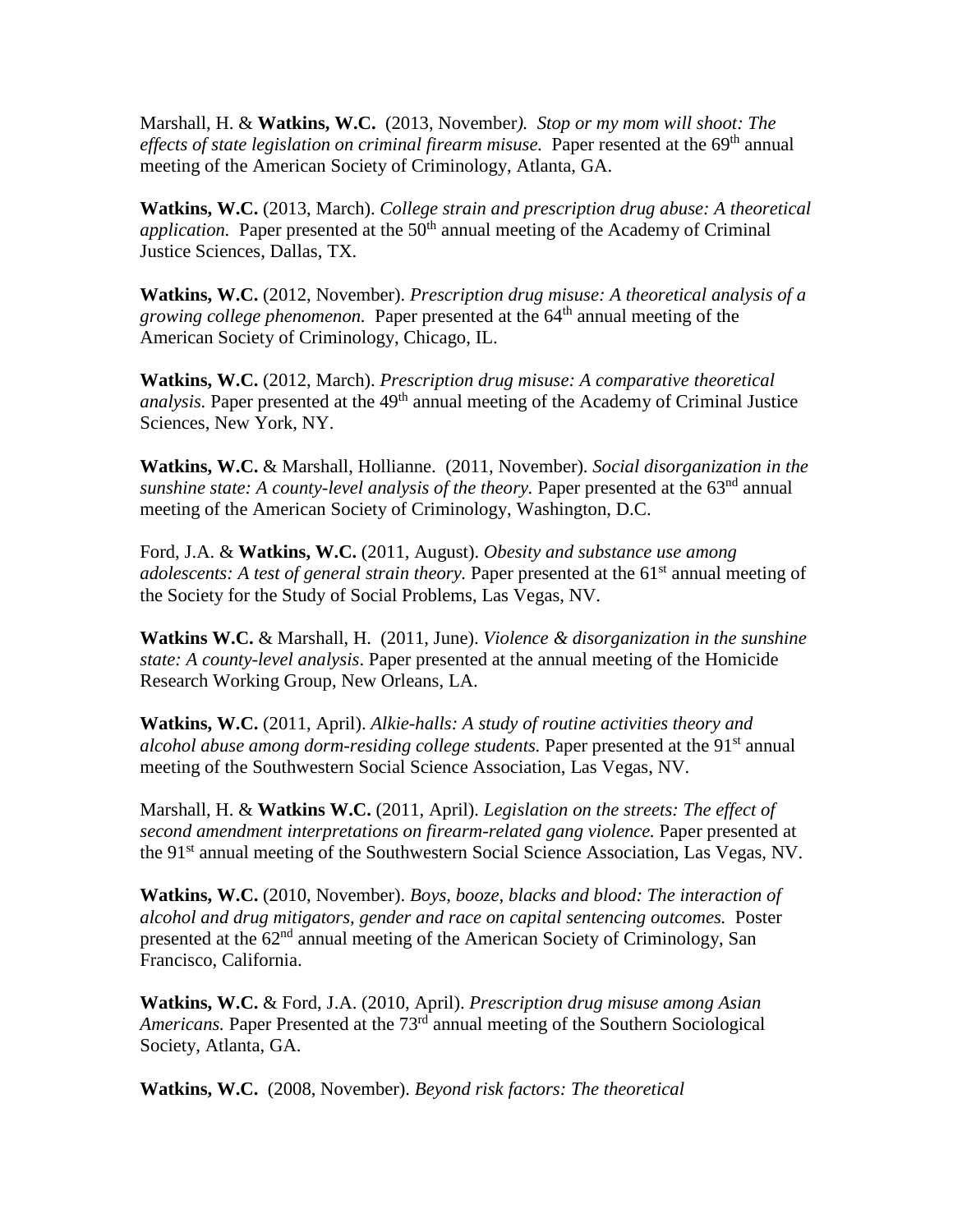*contextualization of illicit ADHD medication among high school students (final results).* Paper presented at the 60th annual meeting of the American Society of Criminology, St. Louis, MO.

**Watkins, W.C.** (2007, November). *Beyond risk factors: the theoretical contextualization of illicit ADHD medication among high school student (preliminary results).* Paper presented at the 59th annual meeting of the American Society of Criminology, Atlanta, GA.

#### **OTHER PRESENTATIONS**

**Watkins, W.C.** (2014, March). *The International Drug Trade and Narcoterrorism*  (Invited Guest Lecture). Campbell University, Department of Homeland Security, Fort Hamilton Army Base, Brooklyn, NY.

**Watkins, W.C.** (2003, February). *Solo status and self-construal.* Poster presented at the Dr. Martin Luther King, Jr. Research Symposium, University of Michigan, Ann Arbor, MI.

#### **COURSES TAUGHT**

Alternatives to Incarceration Capitalism and Crime Controversies in the Criminal Justice System (Graduate) Crime and Justice in America Criminal Investigation Criminal Justice Administration Criminal Law and Procedure Criminological Thought and Policy Criminology Current Issues in Criminal Justice Policy Drugs and Society (Undergraduate, Graduate, Online) Independent Study in Criminal Justice Introduction to Criminal Justice Juvenile Delinquency (Undergraduate, Online) Patterns of Alcoholism in Society Patterns of Criminal Behavior Race, Class, and Power Research Methods in Criminal Justice (Undergraduate, Graduate) Social Problems Sociology of Popular Culture (Online) Supervised Field Studies in Criminal Justice The Drug Epidemic in America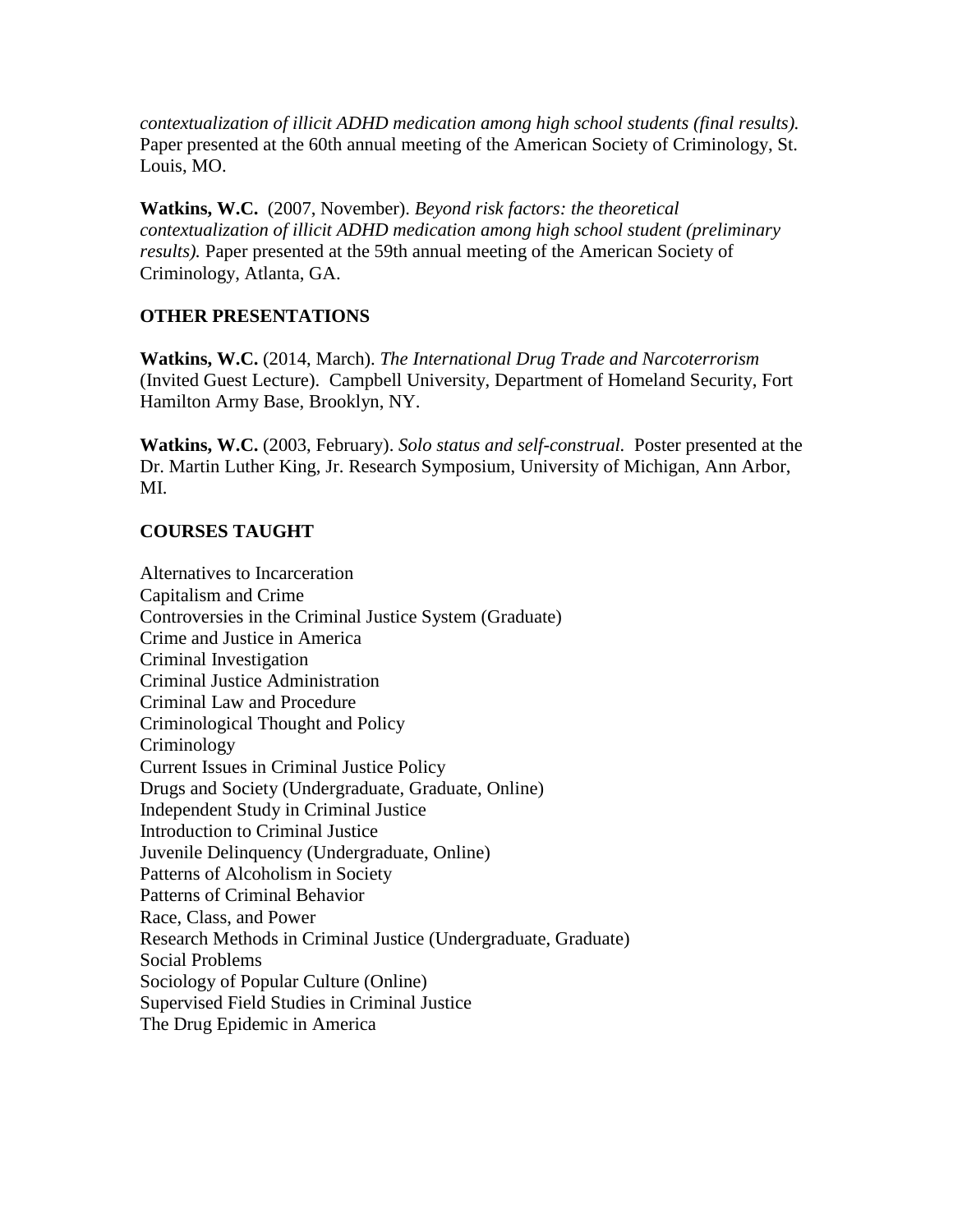## **GRADUATE STUDENT ADVISORY COMMITTEES**

Member-Paul Sulzicki, Department of Criminology and Criminal Justice, Central Connecticut State University (Master's Thesis Defended-Spring 2017)

Member-Maya Jaipershad, Department of Criminology and Criminal Justice, Central Connecticut State University (Master's Thesis Defended-Spring 2016)

Member-Monika Ruszczyk, Department of Criminology and Criminal Justice, Central Connecticut State University (Master's Thesis Defended-Spring 2016)

Member-Lidia Sikora, Department of Criminology and Criminal Justice, Central Connecticut State University (Master's Thesis Defended-Summer 2015)

### **PROFESSIONAL DEVELOPMENT**

GeoDa and Spatial Econometrics Workshop. University of Central Florida, 2010. Presider: Hugh Whitt, Ph.D.

Qualitative Data Analysis Workshop. 60<sup>th</sup> annual meeting of the American Society of Criminology, St. Louis, Missouri, 2008. Presiders: Patricia Adler, Ph.D. and Peter Adler, Ph.D.

## **DEPARTMENTAL SERVICE**

Member-Graduate Planning Committee, School of Public and Environmental Affairs, Indiana University Northwest (2017-Present)

Library Liaison-Department of Criminology and Criminal Justice, Central Connecticut State University (2015-2017)

Member-Strategic Direction Committee, Department of Criminology and Criminal Justice, Central Connecticut State University (2014-2017)

Graduate Academic Advisor-Department of Criminology and Criminal Justice, Central Connecticut State University (2014-2017)

Member-Faculty Search Committee, Department of Criminology and Criminal Justice, Central Connecticut State University (2013-2014, 2014-2015)

Advisor-Criminology Club, Department of Criminology and Criminal Justice, Central Connecticut State University (2013-2017)

Undergraduate Academic Advisor-Department of Criminology and Criminal Justice, Central Connecticut State University (2013-2017)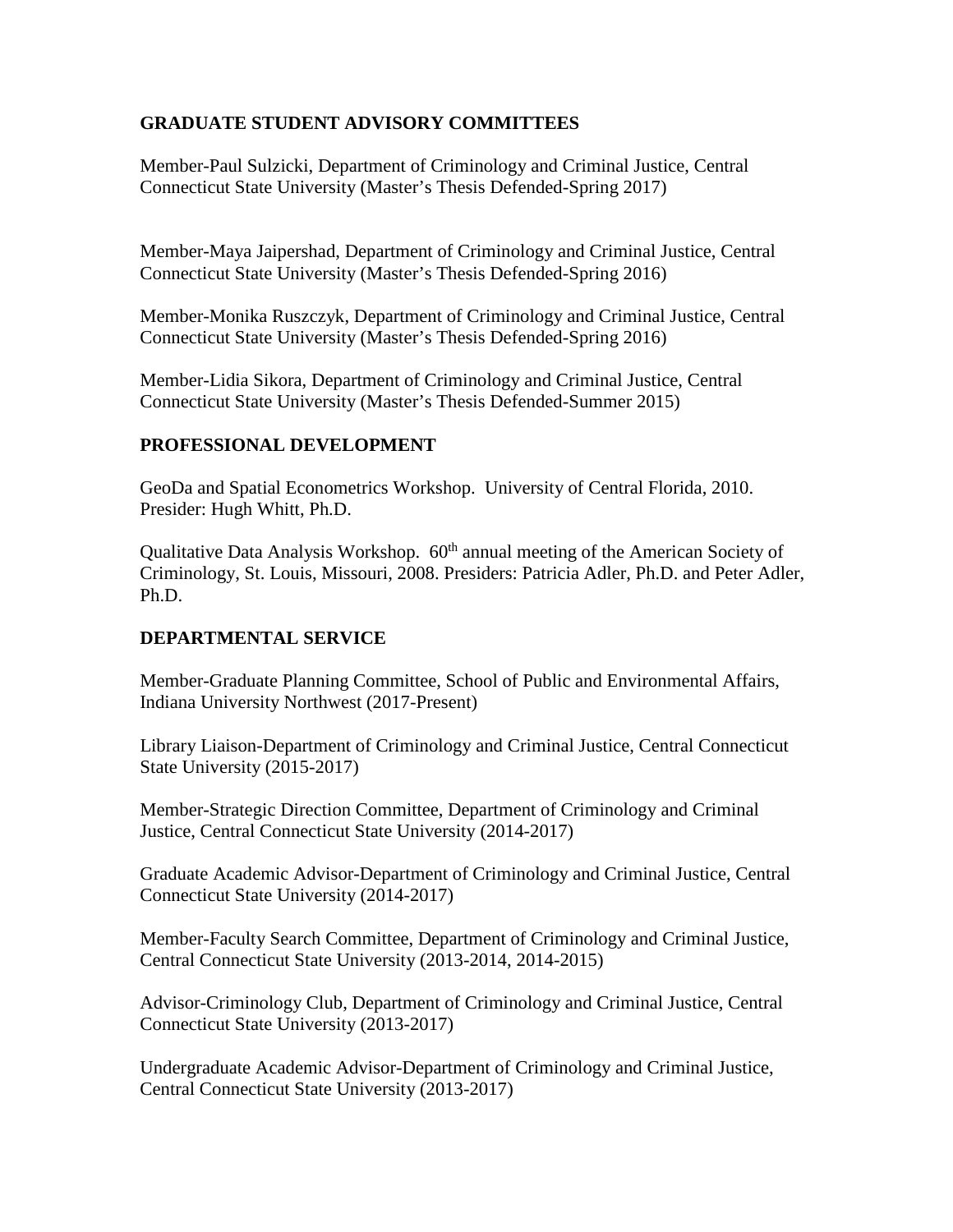Member-Faculty Search Committee, Department of Criminology and Criminal Justice, Central Connecticut State University (2013-2014)

Academic Advisor-Department of Sociology, Criminal Justice, and Political Science, West Virginia Wesleyan College (2012-2013)

Co-Advisor-Lambda Alpha Epsilon (American Criminal Justice Association)-Kappa Mu Chapter, West Virginia Wesleyan College (2012-2013)

### **UNIVERSITY SERVICE**

Member-Service Learning Committee, Indiana University Northwest (2017-Present)

Member-Excellence in Teaching Committee, Central Connecticut State University (2016- 2017)

Departmental Representative, Curriculum Committee, Central Connecticut State University (2015-2017)

Member-CCSU Foundation Grant Advisory Committee, Central Connecticut State University (2015-2017)

Member-Student Affairs Committee, Central Connecticut State University (2015-2017)

Secretary-Academic Integrity Committee, Central Connecticut State University (2014- 2016)

Member-Institutional Research Review Board, West Virginia Wesleyan College (2012- 2013)

## **PROFESSIONAL SERVICE**

Research Consultant-Bloomberg Philanthropies Mayors Challenge, City of Gary, IN (2017-Present)

Publications Committee-Academy of Criminal Justice Sciences (2015-2016)

#### **HONORS AND AWARDS**

Graduate Diversity & Access Summer Program-University of South Florida, 2007

Research Scholar of the Year-Undergraduate Research Opportunities Program-University of Michigan, 2002

Michigan Merit Award, 2001-2005